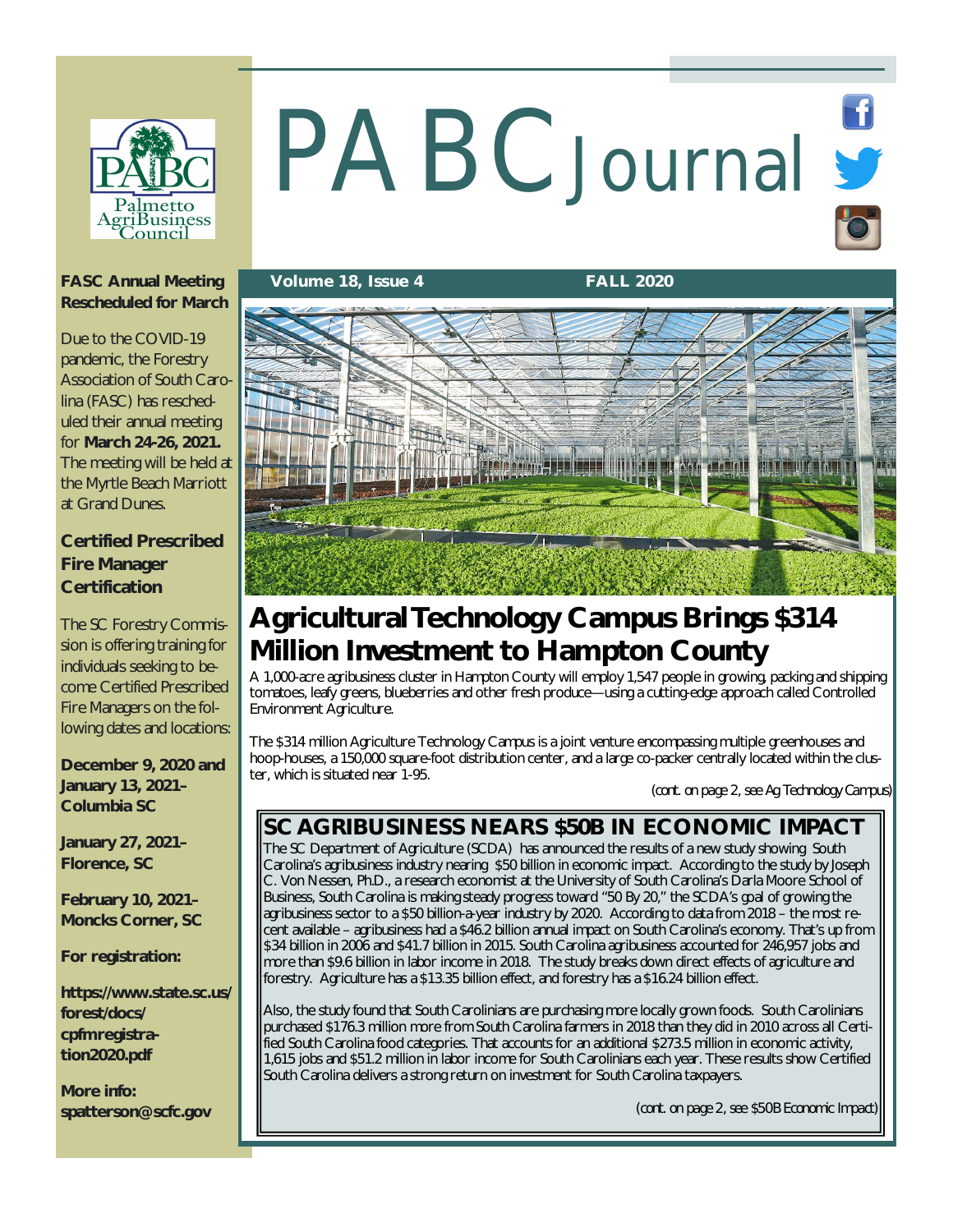### **Page 2 PABCJournal**



SC Trucking Association President & CEO Rick Todd welcomes Governor Henry McMaster at the Be Pro Be Proud launch event.

### **Ag Technology Campus** *(cont. from page 1)*

### **BE PRO BE PROUD SC BECOMES REALITY** South Carolina's top-of-the-line mobile workshop for skilled

trades, Be Pro Be Proud SC, became a reality recently, with a launch event at the State Farmers Market.

Governor Henry McMaster was a featured speaker at the event, which showcased the 53-foot, double-expandable 18 wheeler that will visit schools and communities to offer students and parents a chance to learn more about skilled trade opportunities available in SC.

The project is a joint collaboration of the Associated Industries of South Carolina Foundation (AISCF), which consists of fivemember organizations, including PABC members: Carolinas AGC, the Forestry Association of South Carolina, and the SC Trucking Association. The SC Chamber of Commerce and the Home Builders of SC are also members.

This project brings together several powerhouse agribusinesses—Mastronardi, a Canadian company that sells tomatoes under the Sunset label; LiDestri Food and Drink, which will provide processing, packing, shipping and logistical services; and Clear Water Farms, an experienced indoor grower of leafy greens—along with the GEM Opportunity Zone Fund.

Controlled Environment Agriculture is a technology-based approach to indoor farming that allows growers to minimize space and conserve water while controlling factors like weather.

For the past three years, the South Carolina Department of Agriculture has been exploring the potential for Controlled Environment Agriculture to boost the state's agricultural economy, not only providing new jobs but offering opportunities for existing South Carolina farmers as agribusiness operations build a supply chain. Growing and sourcing locally grown foods helps ensure food supply chain security, a need amplified during the COVID-19 pandemic, and minimizes operating expenses through co-location.

The Agricultural Technology Campus cluster is projected to increase total economic input in Hampton County by \$551.7 million a year, or \$7.4 billion over 15 years, according to an economic impact study commissioned by the Department. The campus is expected to be operational in 2022.

"The Agricultural Technology Campus investment in South Carolina agriculture is transformative, creating jobs in the Hampton County region and future opportunities for South Carolina farmers," said Commissioner of Agriculture Hugh Weathers. "A Controlled Environment Agriculture project of this scale will conserve land and water and offer South Carolinians more chances to buy produce."

"This is a historic day for a region steeped in agricultural history," said GEM Opportunity Zone Fund CEO Zeb Portanova. "I am thrilled to be part of this innovative group looking to grow high quality agriculture across the region and will deploy sustainable practices such as using recycled rainwater to irrigate our greenhouses while also providing South Carolina farmers access to our state-of-the-art co-packing facility. This will help pave the way for citizens to visit their local grocery stores, where they will be able to purchase pesticide-free, locally grown produce."

### **\$50B Economic Impact** *(cont. from page 1)*

Launched in 2007, Certified South Carolina is a cooperative effort among producers, processors, wholesalers, retailers and the South Carolina Department of Agriculture (SCDA) to promote South Carolina food products. Previous research has found a 78 percent recognition rate for the Certified South Carolina brand among in-state consumers.

"Dr. Von Nessen's findings tell us why Certified South Carolina is so important: Consumers want local food, and this program is helping them find it," said Commissioner of Agriculture Hugh Weathers. "I'm thrilled that South Carolinians continue to support our state's 24,000-plus farmers."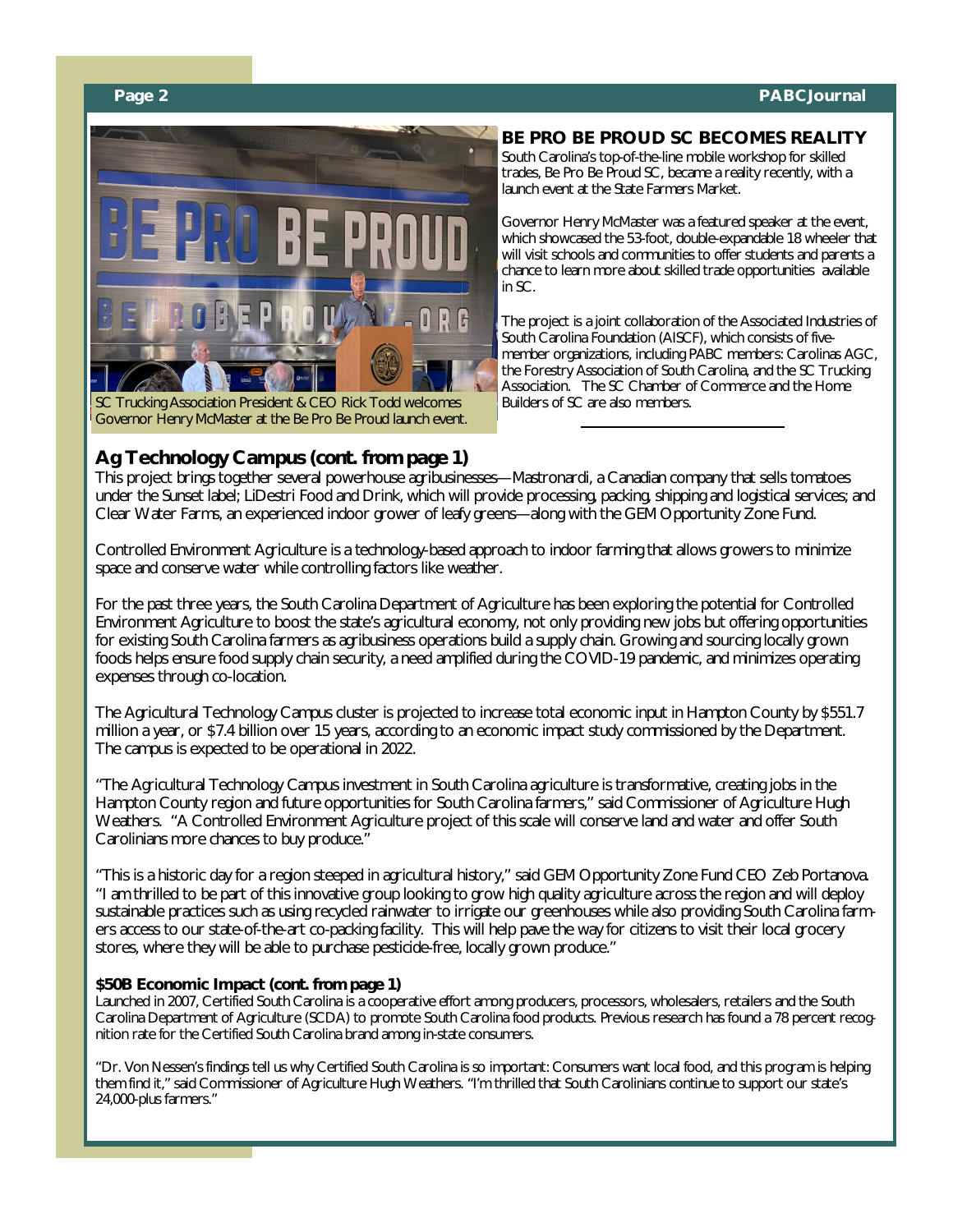### **MEMBERS IN THE NEWS**



# **CAFLS Honors Kemp McLeod With Distinguished Alumni Award**

Clemson Agriculture Forestry and Life Science (CAFLS) recently named Kemp McLeod, owner of McLeod Farms in McBee, SC, as the recipient of the 2020 CAFLS Distinguished Alumni Award. The award was made during a virtual presentation by Dean Keith Belli and Dr. George Askew with President Jim Clements also presenting comments.

Kemp McLeod, owner of McLeod Farms in McBee, SC.

Mr. McLeod, a 1976 Clemson graduate, was the 2017 SC Farmer of the Year and has received the Order of the Palmetto and the John W. Parrish

Agriculture Leadership Award. He has served as president of the SC Peach Council, is a member of the National Peach Council, a former Commissioner of the Chesterfield County Conservation District and was named Outstanding Conservation Farmer of the Year.

# **SC State 1890 Names Director for New Santee -Wateree Region Office**

With the creation of a new regional office, SC State University 1890 Research & Extension will better serve its clientele in the newly formed Santee-Wateree region office, now based in Sumter. Formerly known as the Williamsburg Cluster, the Santee-Wateree region office will continue to serve Clarendon, Lee, Sumter and Williamsburg counties.

Ronnie Rhodes, '96, will head the new office as regional director, managing the programs and services that will be offered to individuals, families and businesses throughout the service areas. He joined the SC State University program on July 1.



Mr. Rhodes has prior experience as a teacher assistant and coach, service coordinator, substance abuse counselor and program coordinator. He earned a Bachelor of Science degree in psychology at SC State University and a Masters of Art degree in counseling at Webster University. **Ronnie Rhodes**



**The SC Poultry Federation (SCPF)** was unable to hold its Annual Conference this past summer due to COVID-19, but held its first Friends of the Flock event at City Roots in Columbia in October. Above from right, Charleston Laffin, SCPF Executive Director and Dr. Dave Wicker, SCPF Board Chairman recognize guest speaker Governor Henry McMaster at the event.



**South Carolina Farm Bureau** hosted a roundtable in Hampton County with US Department of Agriculture Secretary Sonny Perdue. The event, held in September, gave Farm Bureau members the opportunity to discuss the various agricultural topics and hear more about the USDA programs. Above from left, SC Commissioner of Agriculture Hugh Weathers, USDA Secretary Perdue, and SC Farm Bureau President Harry Ott.